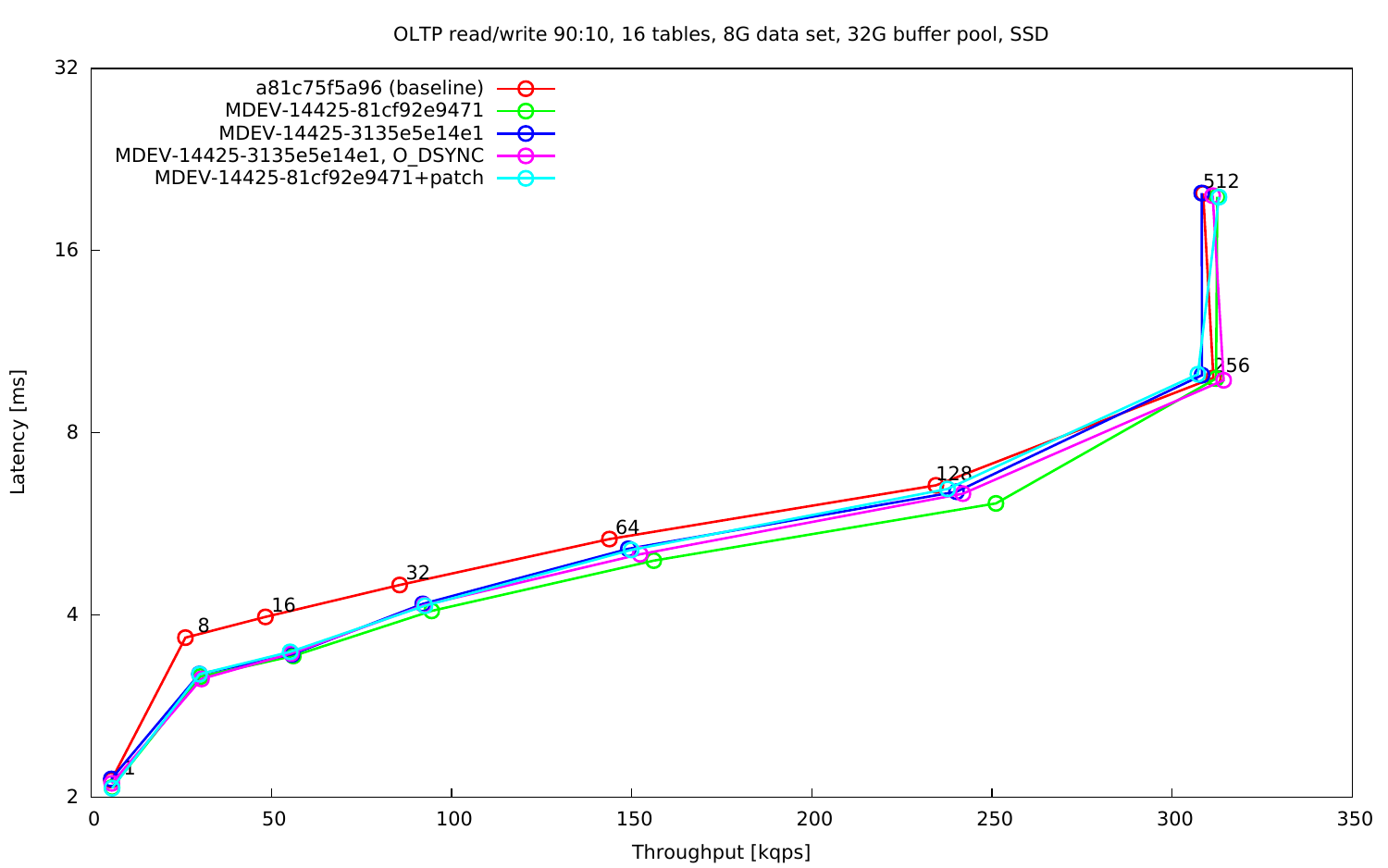OLTP point selects, 16 tables, 8G data set, 32G buffer pool, SSD

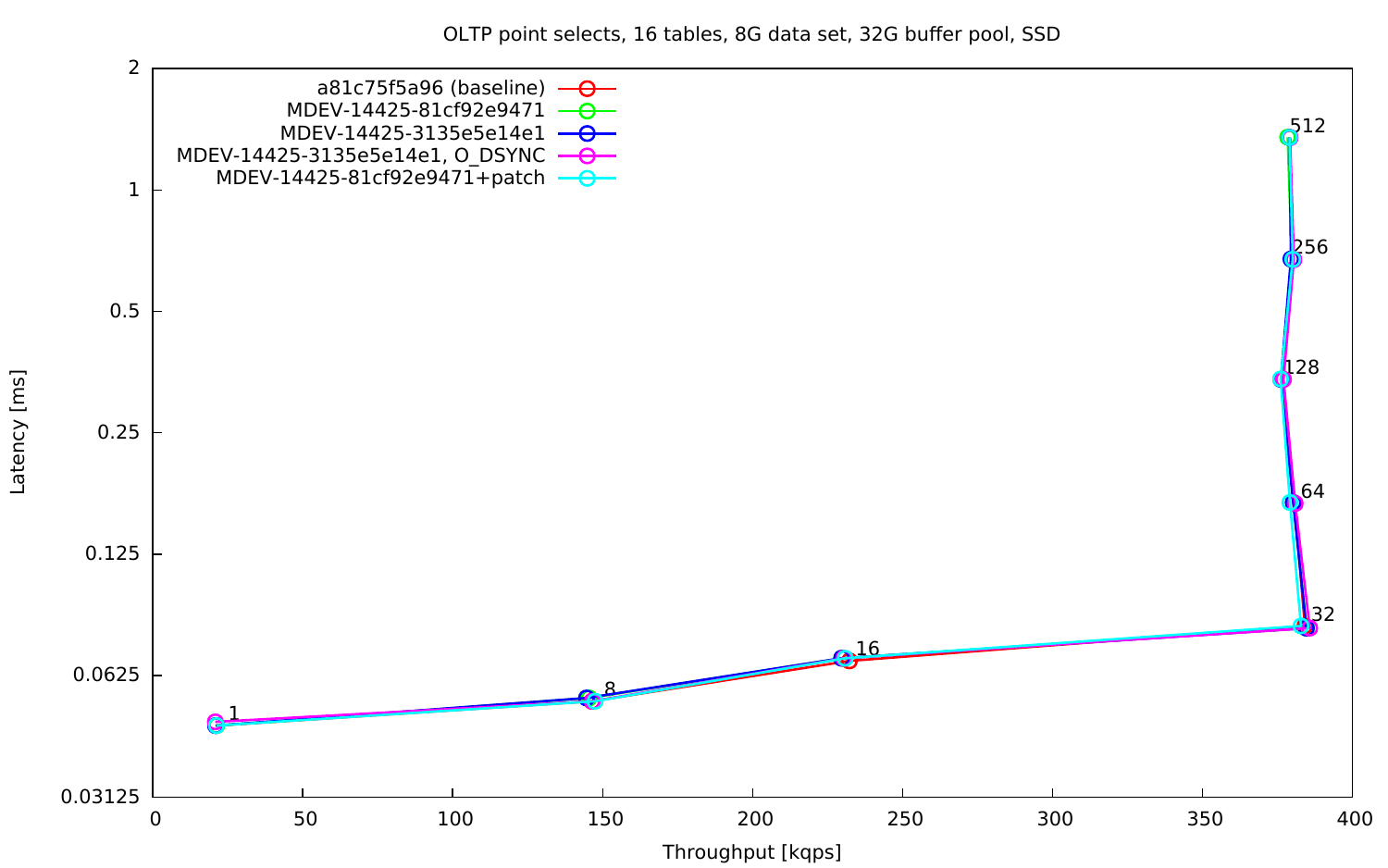OLTP read-only, 16 tables, 8G data set, 32G buffer pool, SSD



Latency [ms] Latency [ms]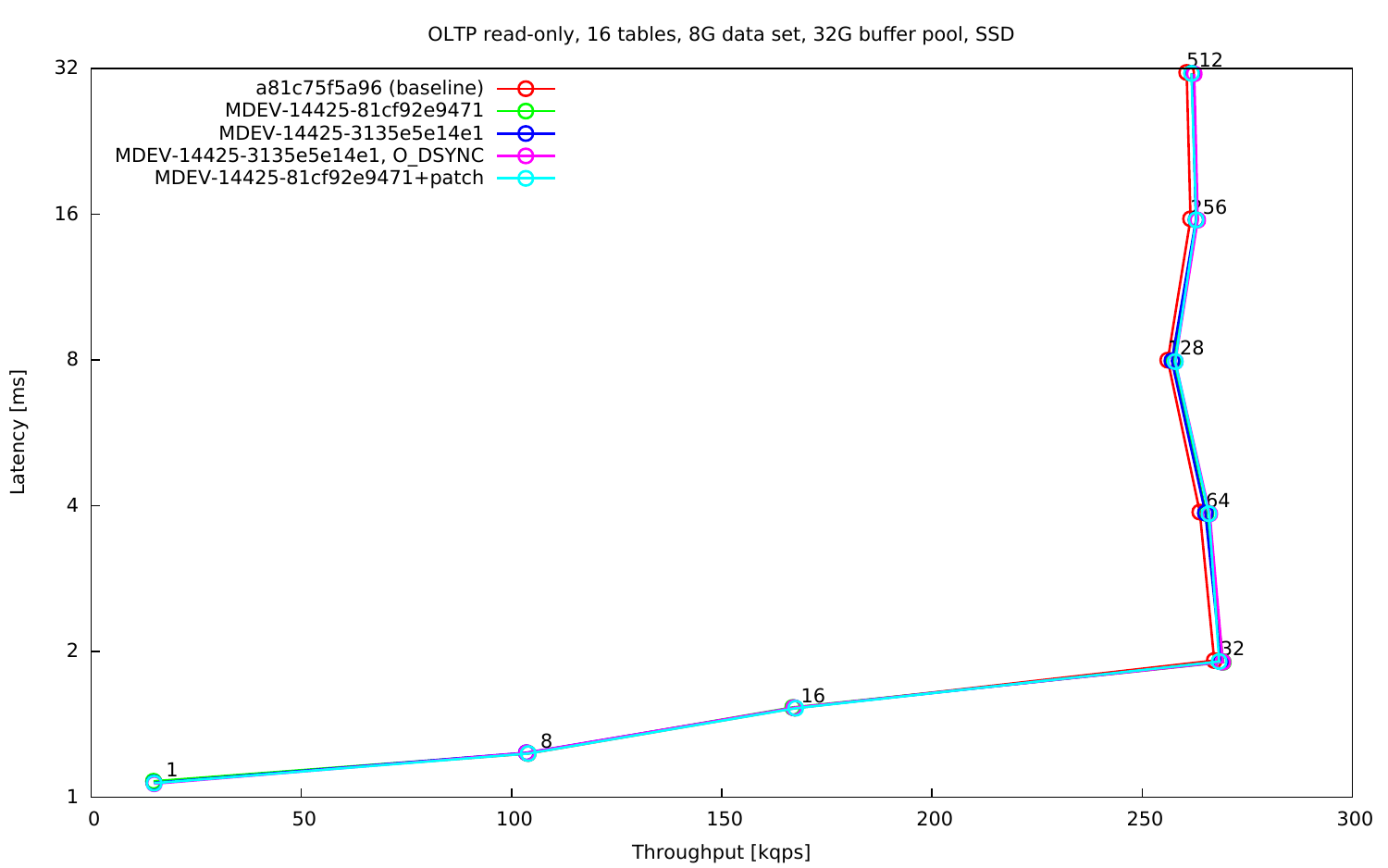OLTP read/write default mix, 16 tables, 8G data set, 32G buffer pool, SSD



Latency [ms] Latency [ms]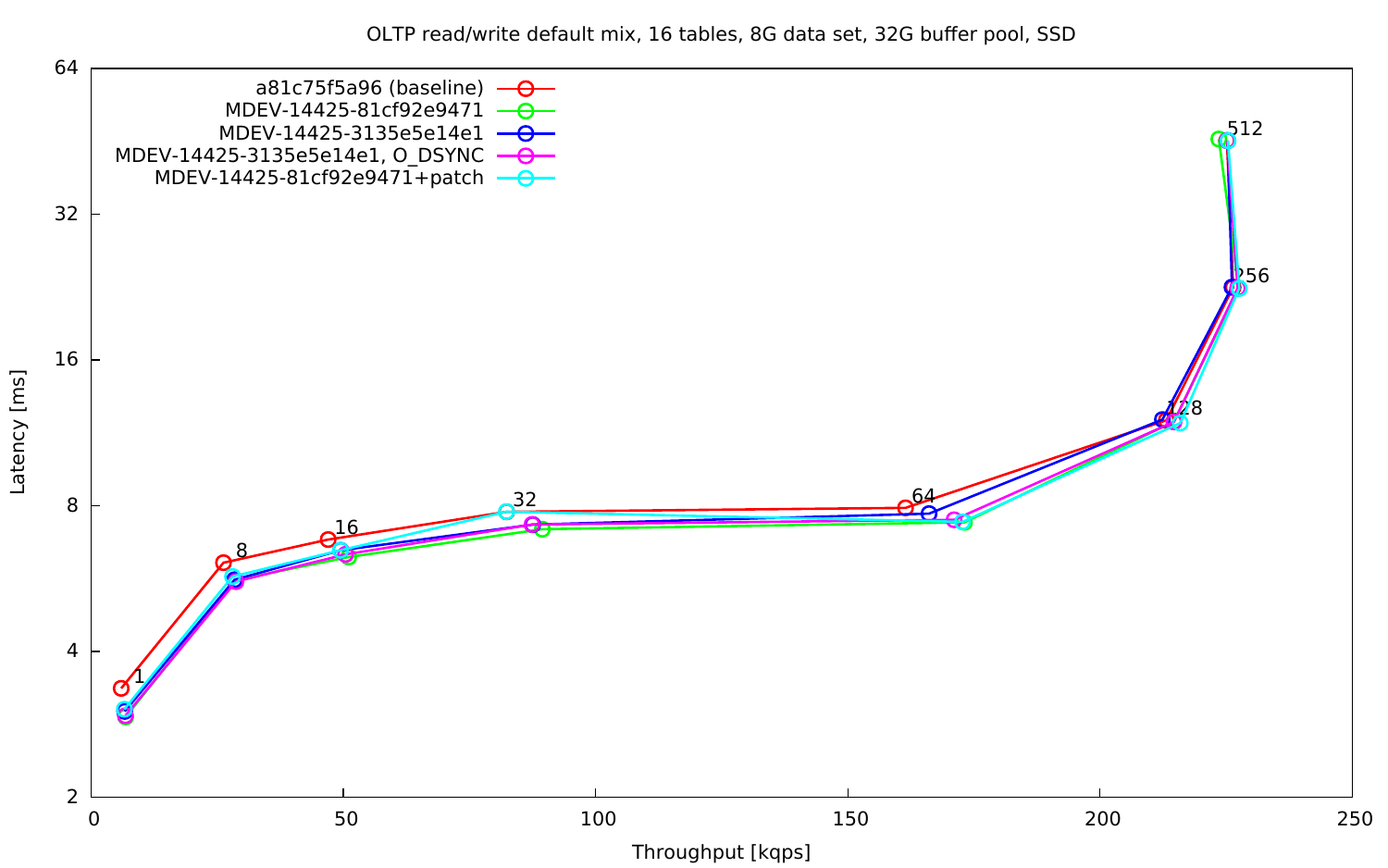OLTP update indexed column, 16 tables, 8G data set, 32G buffer pool, SSD

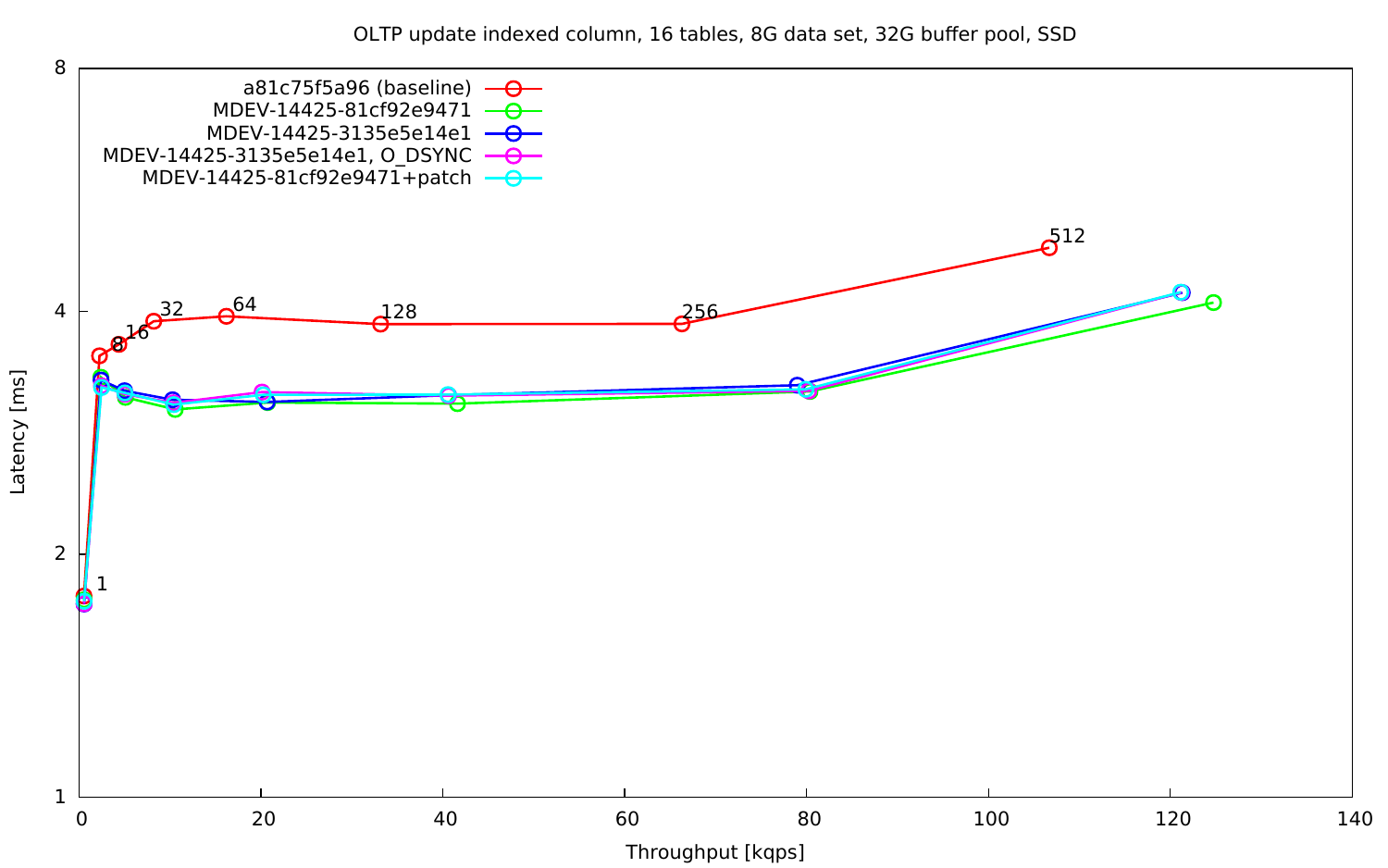OLTP update indexed column (10 per trx), 16 tables, 8G data set, 32G buffer pool, SSD

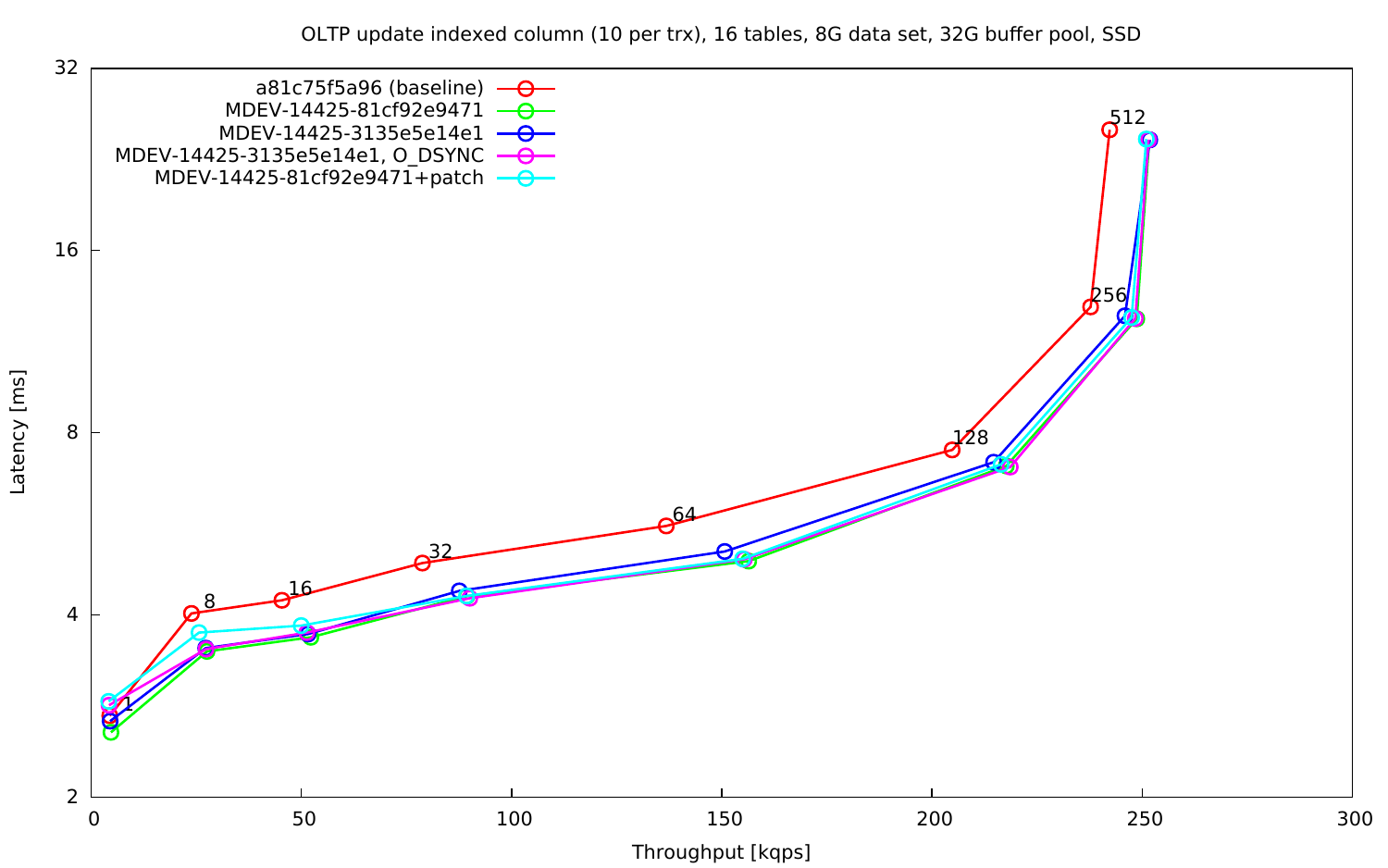OLTP update unindexed column, 16 tables, 8G data set, 32G buffer pool, SSD